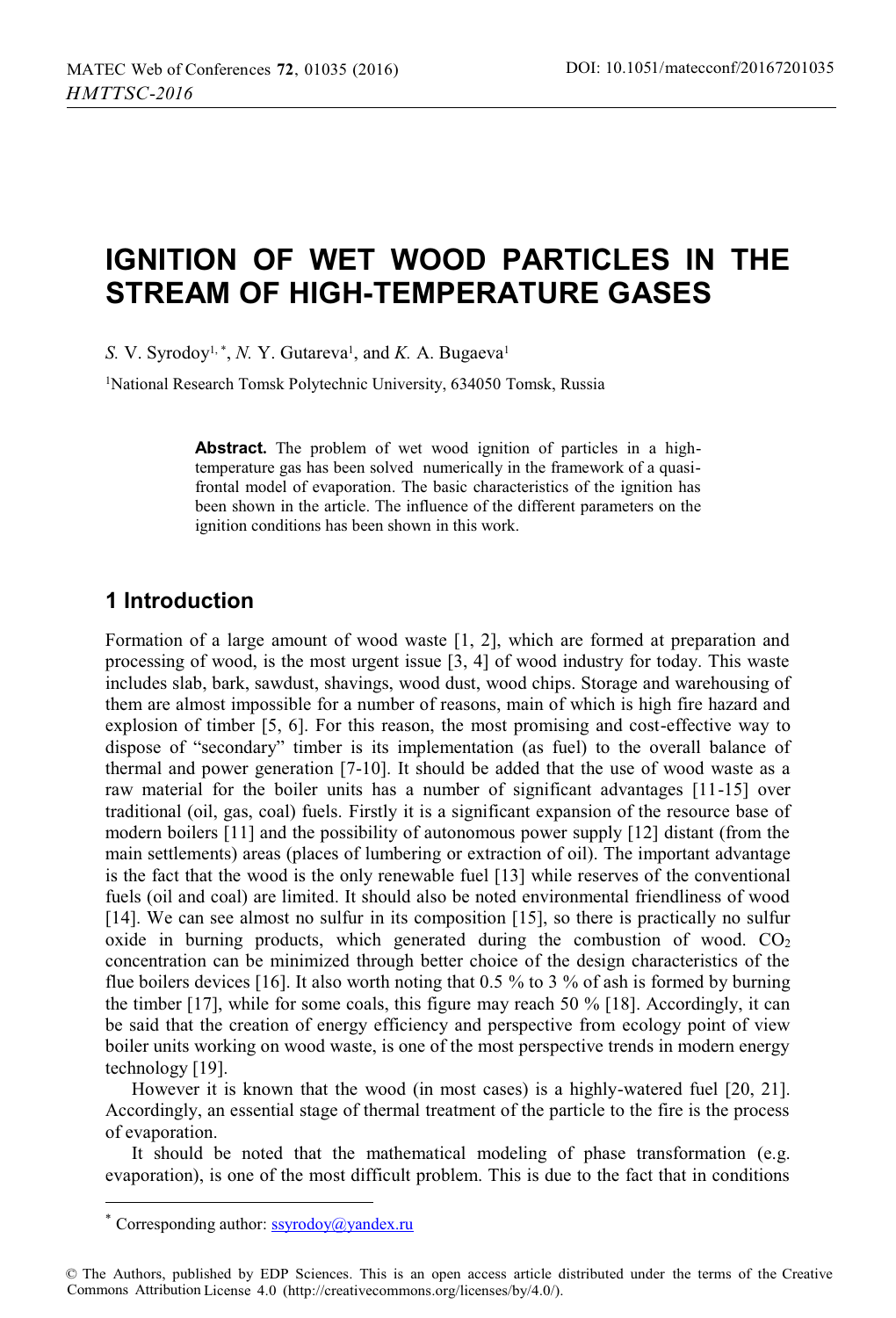of high heat moisture evaporation occurs in a narrow (much less than the linear size of the particle) constantly moving area ("front" of evaporation). The latter fact is complicated by high water evaporation endothermic effect (up to 2.5 MJ/kg).

By now quite a large number of  $[22-25]$  models of the process dehydration of highlywatered porous particles have been designed. However, most of them are based on some assumptions, which can significantly simplify the procedure of modeling. For example, the temperature equilibrium [22] on the partition border of the system "water-vapor" or application method of moisture-potential [23]. Models of [24, 25] "drying" of wet timber are based on the concept of volume phase transition of the distribution in space. The most complete evaporation process describes the model [26], which is based on the idea that a phase transition occurs in the front, on the border of the system "water-vapor". And the temperature depends on the rate of evaporation. Numerical modeling of the dehydration of the fuel particle has been realized by using the method of time step accumulation [27].

However, it is worth noting that this approach is difficult realized in a high-temperature heating at the decision the problem of ignition (processes of evaporation, pyrolysis and ignition occur together), and can lead to significant inaccuracies of calculations. Accordingly, the mathematical modeling of heat and mass transfer processes in the ignition highly-watered fuels (such as wet wood), in the conditions of high temperature heating at the joint main of basic thermal treatment processes (water evaporation, pyrolysis of the organic part of the fuel), is an urgent (unresolved to date) problem. The purpose is the mathematical modeling of the ignition of damp wood particles in

high-temperature heating in the gaseous environment.

#### **2 Formulation of the problem**

The model of the ignition process has been accepted. At the initial time ( $\tau = 0$ ) spherical wet wood particle gets to a stream of high-temperature environment. The process of fast water evaporation begins as a result of intensive heating. The front of evaporation moves away from the surface into the interior of the particle. A porous layer with a high thermal resistance is formed. Further heating initiates thermal decomposition of wood, and volatile substances are allocated. Vapor-gas mixture is formed near the surface. It ignites at critical values of temperature and concentrations. The period of time from the start of the heat exposure to the moment of ignition is the ignition delay time  $(t_{\text{ign}})$ .

The mathematical formulation of the problem, which corresponds to the above physical model, has been formulated as a system of differential equations in partial derivatives:

– the energy equation for the wood particle:

$$
C p_w(T) \rho_w(T) \frac{\partial T_1}{\partial t} = \frac{1}{r^2} \frac{\partial}{\partial r} \left[ r^2 \cdot \lambda_w \cdot \frac{\partial T_1}{\partial r} \right] \pm \sum_{i=1}^n Q_i \cdot W_i - \frac{Q_e \cdot W_e}{h_{sp}}
$$
(1)  
0 < r < r\_0

Where:  $\sum_{i=1}^{n} Q_i \cdot W_i = Q_{td} \cdot W_{td} + Q_c \cdot W_c$ 

– the energy equation for the gas environment:

$$
C_{Pg} \rho_g \frac{\partial T_2}{\partial t} = \frac{\lambda_g}{r^2} \frac{\partial}{\partial r} \left[ r^2 \cdot \frac{\partial T_2}{\partial r} \right] + Q_b \cdot W_b
$$
\n
$$
r_0 < r < r_g
$$
\n
$$
(2)
$$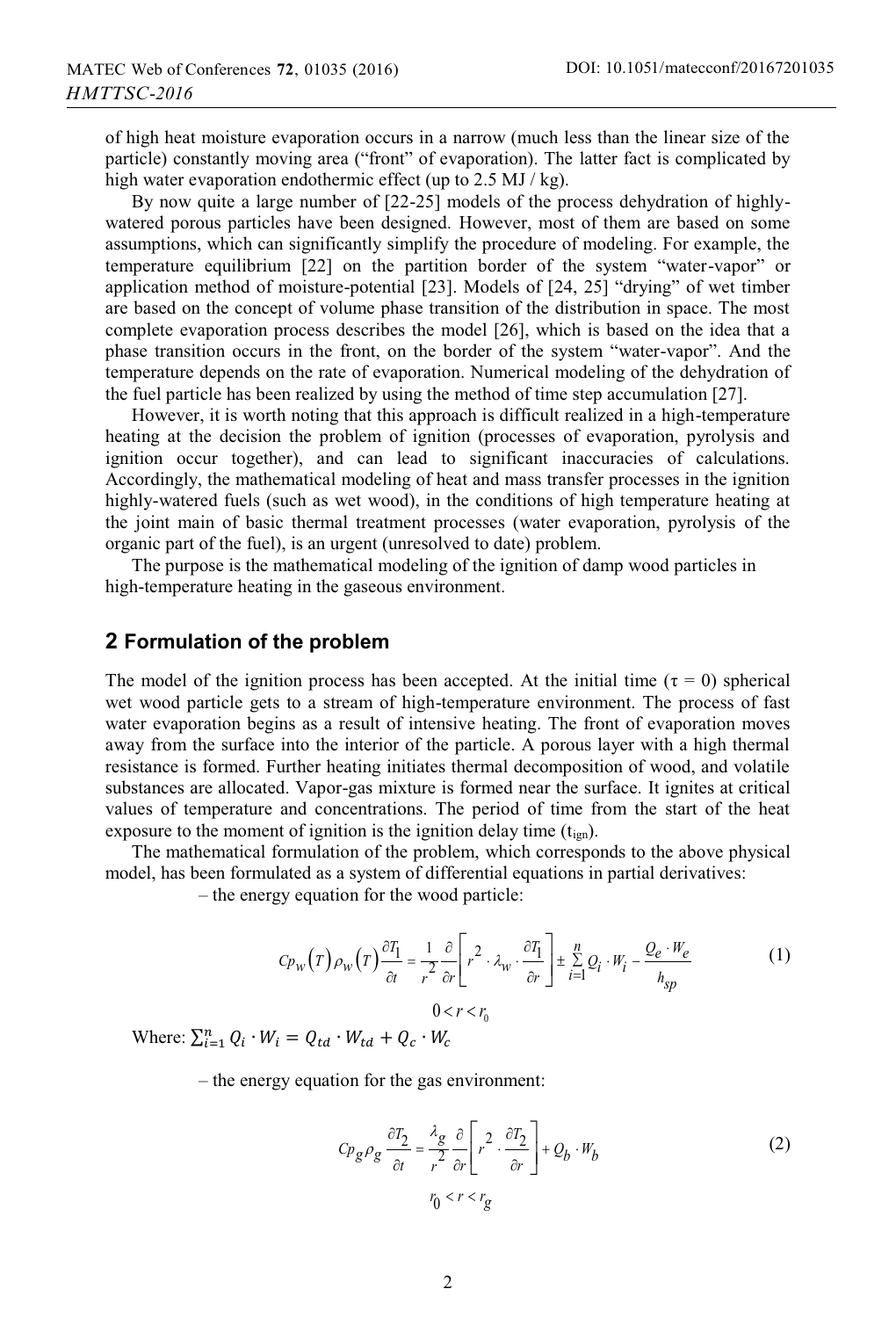– the equation of diffusion of pyrolysis products in the gas phase:

$$
\rho_g \frac{\partial C_1}{\partial t} = \frac{D_1 \cdot \rho_g}{r^2} \frac{\partial}{\partial r} \left[ r^2 \cdot \frac{\partial C_1}{\partial r} \right] - W_b
$$
\n
$$
r_0 < r < r_g
$$
\n(3)

– the equation of diffusion of water vapor in the environment:

$$
\rho_g \frac{\partial C_2}{\partial t} = \frac{D_2 \cdot \rho_g}{r^2} \frac{\partial}{\partial r} \left[ r^2 \cdot \frac{\partial C_2}{\partial r} \right]
$$
\n
$$
r_0 < r < r_g
$$
\n(4)

Mass rate of evaporation (W<sub>e</sub> kg / (m<sup>2</sup> ⋅ s)) has been calculated as in [28]:

$$
W_e = W_0 \cdot \exp\left(\frac{Q_e \cdot \mu \cdot (T_e - T_f)}{R \cdot T_f \cdot T_e}\right).
$$
 (5)

The coordinate evaporation border has been found from the expression:

$$
r_F = r_0 - \int_0^{\tau} u_F d\tau \tag{6}
$$

Where  $u_f = W_e / \rho_{wt}$  — linear rate of advance of the evaporation front, m/s.

Upon reaching the surface of the particle conditions  $T_s \geq T_{std}$  ( $T_s$  — surface temperature,  $T_{std}$  — temperature of thermal decomposition start) decomposition of the organic part of the fuel with the release of volatiles starts in the particle. The process is described by the thermal decomposition of chemical kinetics:

$$
\frac{\partial \eta(r,t)}{\partial t} = \left[1 - \eta(r,t)\right] \cdot k_{td} \cdot \exp\left(-\frac{E_{td}}{R \cdot T(r,t)}\right) \tag{7}
$$

Pyrolysis rate has been calculated using the expression:

$$
W_{td} = \left[1 - \eta(r, t)\right] \cdot k_{td} \cdot \rho(t) \cdot \exp\left(-\frac{E_{td}}{R \cdot T(r, t)}\right) \tag{8}
$$

In the "near-wall" area of the particle this reaction occurs:  $CH_4+O_2=CO_2+H_2O+55546$ kJ/kg. The rate of it has been calculated from the mathematical expression of the Arrhenius law:

$$
W_b = (1 - C_1 - C_2) \cdot C_1 \cdot k_b \cdot \rho_g \cdot \exp\left[-\frac{E_b}{R \cdot T(r,t)}\right]
$$
(9)

Oxidant concentration has been determined from the material balance of the system "oxidizer — water vapor ― volatile":

$$
C_1 + C_2 + C_3 = 1 \tag{10}
$$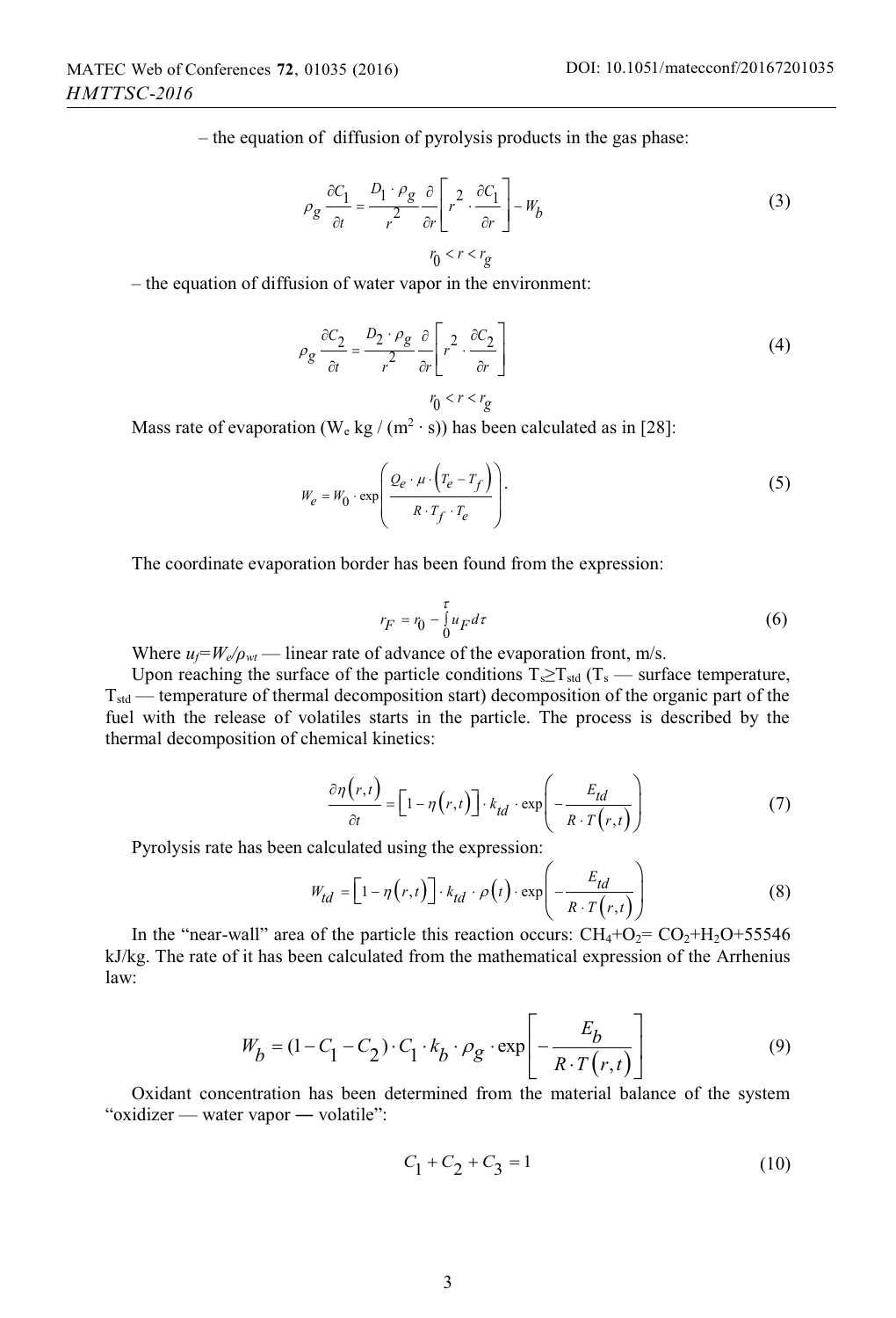It is assumed that part of the combustible solid residue is mainly composed of carbon. Accordingly, the reaction occurs at the surface of the wood particle  $C + O_2 = CO_2 + 18560$ kJ / kg. The rate of this reaction has been calculated from the expression:

$$
W_C = k_C \cdot \rho_W \cdot \exp\left[-\frac{E_C}{R \cdot T(r,t)}\right]
$$
 (11)

The system of equations  $(1)$  —  $(11)$  has been solved with the boundary conditions:

$$
0 < r < r_0, \ T(r,0) = T_0, \ r_0 < r < r_g, \ T(r,0) = T_e, \ \eta(r,0) = \eta_0.
$$

$$
\frac{\partial T(0,t)}{\partial t} = 0 \tag{12}
$$

$$
\frac{\partial r}{\partial T^2(r_g, t)}\tag{13}
$$

$$
\frac{g}{\partial r^2} = 0\tag{13}
$$

$$
\frac{\partial c_1^2(r_g, t)}{\partial r^2} = 0\tag{14}
$$

$$
\frac{\partial C_1(r_0, t)}{\partial r} = \frac{W_{td} \cdot r_0}{\rho_g \cdot D_1} \tag{15}
$$

$$
\frac{\partial C_2(r_0, t)}{\partial r} = \frac{W_e \cdot r_0}{\rho_o \cdot p_t} \tag{16}
$$

$$
\frac{\partial c_2^2(r_g, t)}{\partial r^2} = 0
$$
\n(17)

The boundary condition of the fourth kind is performed at the interface of the system "wood particle — environment":

$$
\lambda_{w} \frac{\partial T_{1}}{\partial r}\Big|_{r=r_{0}-0} = \lambda_{g} \frac{\partial T_{2}}{\partial r}\Big|_{r=r_{0}+0}
$$
\n
$$
T(r_{0};t) = T(r_{0};t)
$$
\n(18)

The designations:  $T_0$  — the initial temperature of the particle, K;  $T_e$  — ambient temperature, K;  $\eta_0$ — the initial value of the parameter of burnout;  $\sum_{i=1}^n Q_i \cdot W_i$  — the complex which takes into account the total thermal effect of the process of pyrolisis and complex, which takes into account the total thermal effect of the process of pyrolisis and ignition of the organic part of fuel,  $W/m^3$ ;  $Q_b$ *·* $W_b$  — the complex, which takes into account the thermal effect of thermochemical interaction the pyrolysis products with the oxidant,  $W/m^3$ ;  $Q_e$   $W_e$  — the complex, which takes into account the thermal effect of water evaporation,  $W/m^2$ ;  $Q_{td}$ *·* $W_{td}$  — the complex, which takes into account the thermal effects in evaporation of water,  $W/m^3$ ;  $Q_c$ · $W_c$  — the complex, which takes into account thermal effect of thermochemical interaction the organic part of the fuel with the oxidant,  $W/m^3$ ;  $k_{td}$  pre-exponential factor of thermal decomposition reaction,  $1/s$ ;  $k_b$  — pre-exponential factor of the reaction of combustible components,  $1/c$ ;  $C_I$  — concentration of combustible components;  $C_2$  — concentration of water vapor;  $E_{td}$  — the activation energy of the thermal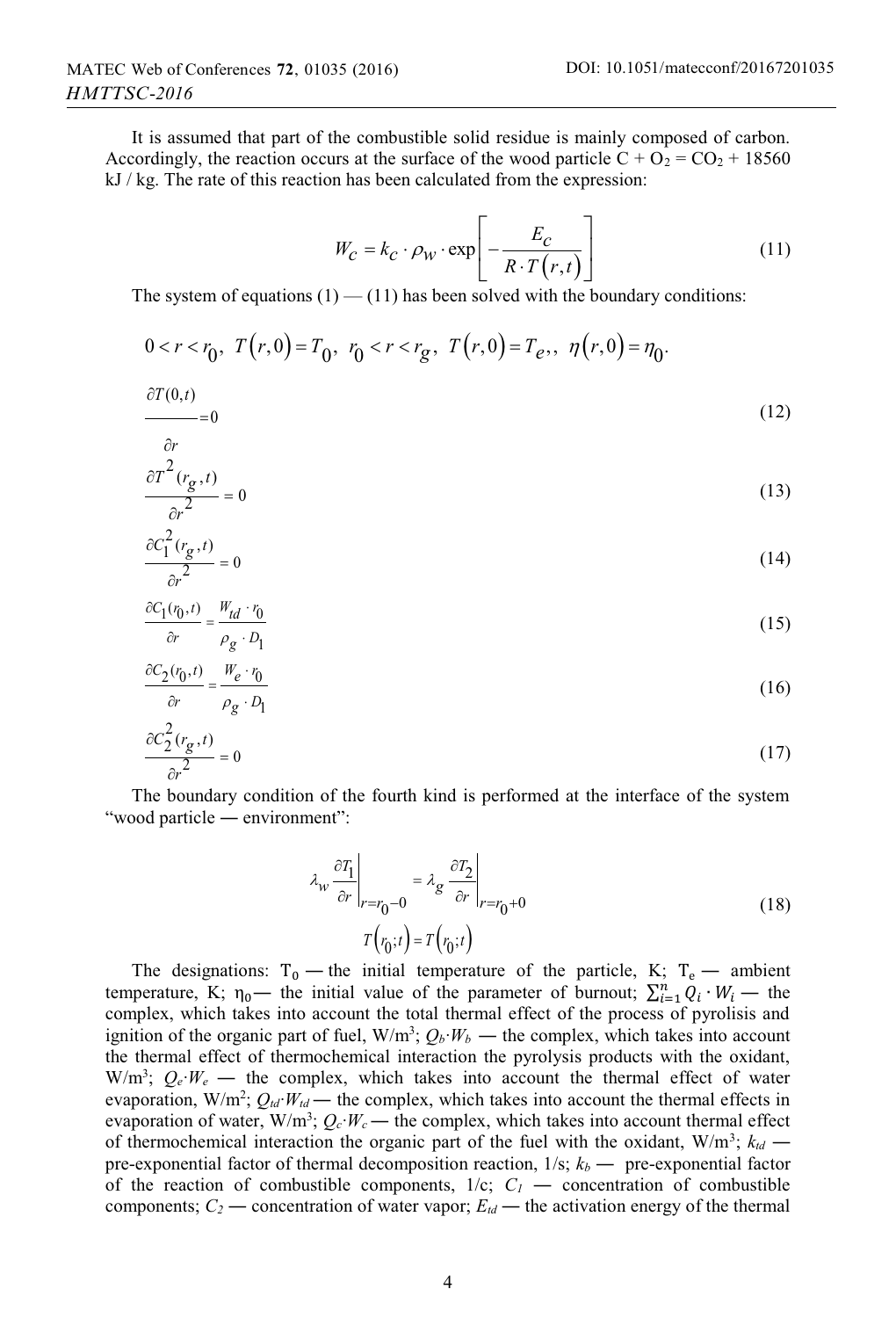decomposition reaction, J/(mole∙K); *Е<sup>b</sup>* ― the activation energy of the oxidation reaction of the combustible components, J/(mole∙K);  $\eta(r,t)$  — burnout parameter;  $T_f$  — water temperature corresponding to the freezing point, K;  $\mu$  – the molar mass of water, kg/mole; R ― universal gas constant, J/(mole∙K); *W0* ― mass rate of water evaporation at the temperature  $T_f$  kg/(m<sup>2</sup>·s);  $Q_e$  — the thermal effect of water evaporation, J/kg;  $Q_c$  — the thermal effect of the carbon ignition reaction,  $J/kg$ ;  $Q_{td}$  — thermal effect of thermal decomposition reaction, J/kg;  $Q_b$  — thermal effect of volatile ignition reaction, J/kg;  $T_e$ — temperature of the boundary of evaporation, K;  $\lambda_w$  — thermal conductivity coefficient of wood, W/(m⋅K); λ<sub>g</sub> — thermal conductivity coefficient of external environment, W/(m⋅K);  $Cp_w$  — heat capacity of wood, J/(kg⋅K);  $Cp_g$  — heat capacity of external environment, J/(kg⋅K);  $ρ_w$  — wood density, kg/m3;  $ρ_g$  — environment density, kg/m3; r<sub>0</sub> — particle radius, m;  $r_g$  — outer radius of gas area, m;  $h_{gp}$  — spreading parameter of evaporation front.

The thermal conductivity, heat capacity and density of the wet and "dehydrated" parts of fuel have been calculated based on the volume fractions of the major components:

$$
\lambda_1 = \varphi_4 \lambda_4 + \varphi_5 \lambda_5 \quad \lambda_2 = \varphi_5 \lambda_5 + \varphi_6 \lambda_6
$$
  
\n
$$
Cp_1 = \varphi_4 C_4 + \varphi_5 C_5 \quad Cp_2 = \varphi_5 C_5 + \varphi_6 C_6
$$
  
\n
$$
\rho_1 = \varphi_4 \rho_4 + \varphi_5 \rho_5 \quad \rho_2 = \varphi_5 \rho_5 + \varphi_6 \rho_6
$$
  
\n(19)

Where:  $\varphi$  — volume fraction of the fuel component:  $4$  — water;  $5$  — wood;  $6$  — water vapor.

#### **3 Results**

The figure 1 shows the time of ignition delay of wood particles, depending on the ambient temperature. The analysis of the graphs shows that ambient temperature rise reduces the ignition delay time. It is worth noting the non-linear character of the graphs  $(1)$ - $(3)$ . It demonstrates the essential influence of the complex co-occurring physical and chemical processes during the thermal treatment. So after analyzing the dependences  $\tau_{ign}(T)$  of particles diameter  $\delta = 0.5 \cdot 10^{-3}$  m -  $\delta = 5 \cdot 10^{-3}$  m it is possible to note significant differences of ignition delay times at ambient temperature  $T_e$  =800 K. The last suggests a fairly high degree of influence on the process of evaporating moisture ignition.

Figure 2 shows the dependence of the delay time of ignition of wood particles with a diameter  $\delta$ =1⋅10⋅3 m on a fraction of moisture in the structure of fuel. The analysis of the dependences shows that the increase of fuel moisture leads to significant ignition delay (almost in 2 times). This is because high water content in the wood heat removal is greatly increased due to evaporation of moisture and thus complete "dehydration" of the particle occurs much longer.

Figure 3 shows the temperature distribution in the system of "fuel particles — gas environment" at the moment of ignition. The analysis of dependency  $T(r)$  indicates that the ignition of wood particles under conditions of relatively low ambient temperature (Te <1000K) takes place only after completely removing moisture. In other words, it requires deeper heating of the main fuel layer. Meanwhile in the case of high-temperature heating (Te>1000K) wood particles can ignite before their complete dehydration. It is possible to note the characteristic bend at the graph 1 (figure 3). It shows the interface of the system "wet particle ― dry wood." It can be concluded that the subsequent burning of such flooded fuel will significantly differ from the oxidation of dry wood particles.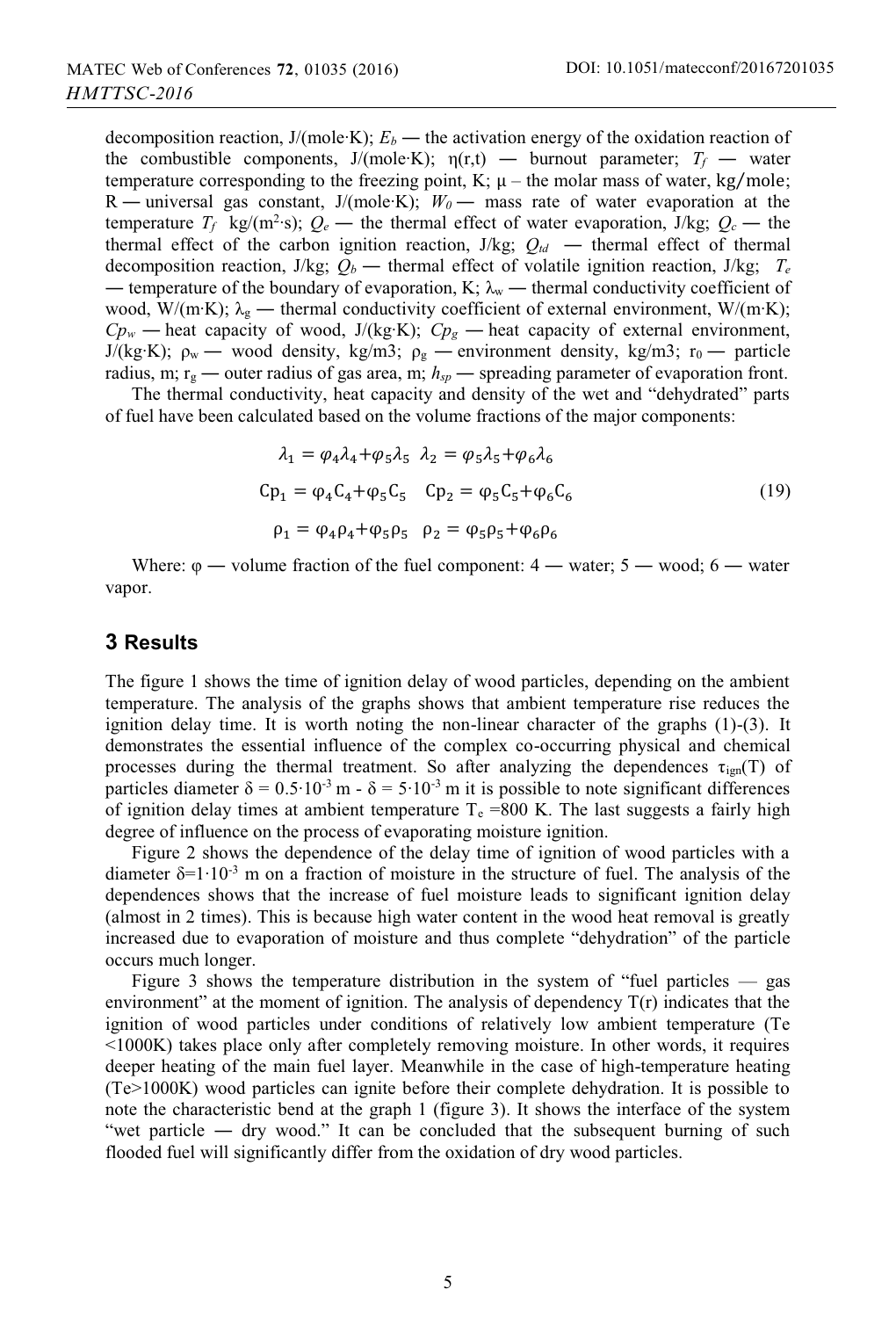

**Fig. 1.** The dependence of the ignition delay times of wood particles (humidity 10%) the ambient temperature at a rate (δ) particle:  $1 - \delta = 5 \cdot 10^{-3}$ m;  $2 - \delta = 3 \cdot 10^{-3}$ m;  $3 - \delta = 1 \cdot 10^{-3}$ m;  $4 - \delta = 0.5 \cdot 10^{-3}$ m.



**Fig. 2.** The dependence of the ignition delay times of wood particles on a fraction of moisture in its structure.

# **4 Conclusion**

Delay times of the ignition of wet wood particles have been set with varying sizes ranging from  $\delta = 0.5 \cdot 10^{-3}$ m to  $\delta = 5 \cdot 10^{-3}$ m in different heat transfer conditions based on the results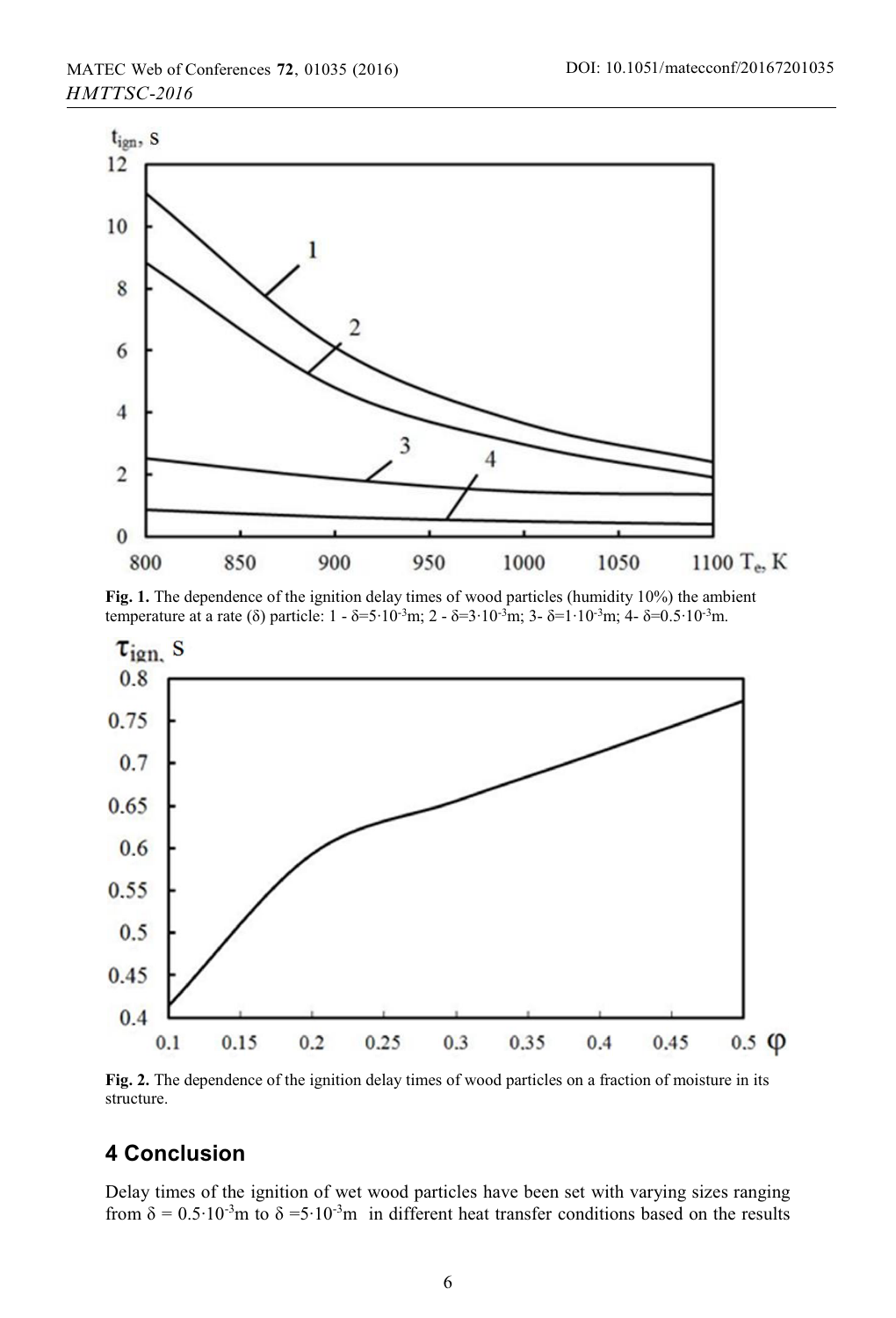of mathematical modeling. It is established that the co-occurrence of the complex of thermal treatment processes (slow heating, water evaporation, thermal decomposition of the organic part of the fuel, gas-phase ignition of volatiles) has a significant impact on characteristics and conditions of the ignition.<br> $T(r,t)$ 



**Fig. 3.** The temperature distribution along the radius in the system "wood particle — gas environment" diameter δ=1⋅10<sup>-3</sup> m at ambient temperatures:  $1 - T_c = 1100$  K;  $2 - T_c = 1000$  K;  $3 - T_c$  $T_c=900 \text{ K}$ ; 4 —  $T_c=800 \text{ K}$ .

According to the results of the numerical experiment, two different modes of ignition of wood particles have been installed — a high-temperature  $(Te>1000 K)$  and low temperature (Te≤1000 K). The ignition occurs only after complete dehydration of the main layer of fuel, in the case of ignition of wood particles in a medium with an oxidant temperature Te  $\leq 1000$  K. Upon heating wood particles in the medium with ET $> 1000$  K, ignition can occur before the complete removal of moisture. It is obvious that the subsequent combustion under continuing evaporation will substantially differ from the oxidation of the same (size and composition of the component), but dry particles.

## **Acknowledgments**

*The work at the field of modeling of heat and mass transfer processes near boundary between two layers was supported by the scientific schools grant NSH-7538-2016.8.* 

## **References**

- 1. E. Ratajczak, G. Bidzińska, A. Szostak., M. Herbeć, Resour., Conserv. Recycl. **97** (2015)
- 2. N.S.L. Srivastava, S.L Narnaware, J.P. Makwana, S.N. Singh, S. Vahora, Renewable Energy **68** (2014)
- 3. J. F. Eshun, J. Potting, R. Leemans, J. Cleaner Prod. **26** (2012)